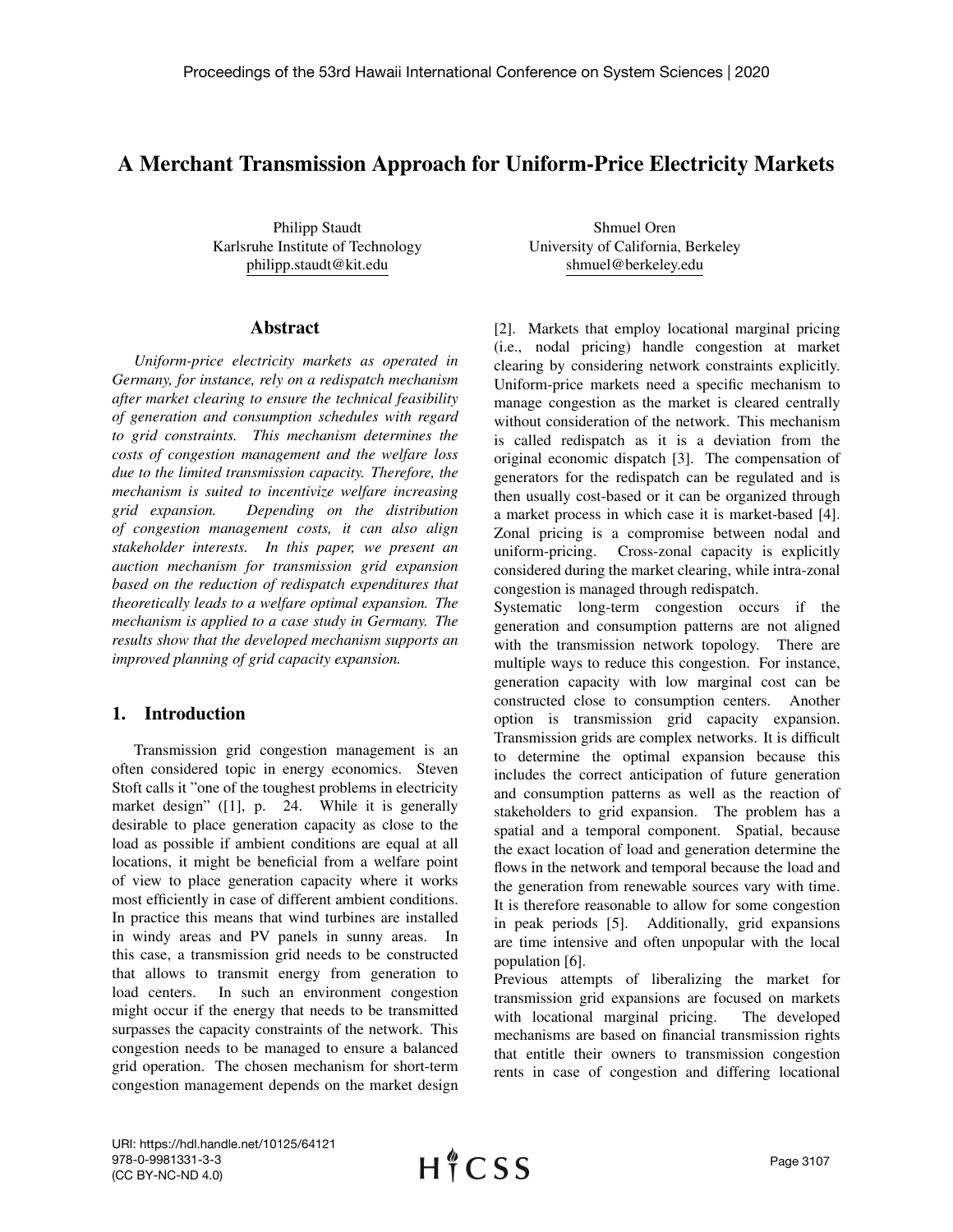prices. However, these designs come with a variety of challenges often rooted in the design of nodal pricing markets. In this paper, we present an approach to incentivize a welfare optimal grid expansion in uniform-price electricity markets through cost-based redispatch. While this congestion management design generally entails the risk of strategic behavior such as inc-dec gaming [7], this is not an issue for the proposed mechanism. The auction design is based on the fact that congestion management costs caused by redispatch exactly reflect the possible welfare gain of a grid expansion. It is a first approach to long-term congestion management in Europe. In this contribution we focus on the German market and its congestion management design. This is an important contribution as no other locational signals exist in European uniform-price electricity markets to reduce long-term structural congestion. In this paper we answer the following research questions: (i) What is the economic effect of cost-based redispatch? (ii) How can cost-based redispatch incentivize grid expansion? (iii) What is the effect of a corresponding auction mechanism on the system design?

## 2. Related work

There are two major approaches for incentivizing transmission grid expansion: Long-term financial transmission rights and a regulatory approach [8]. In the following both designs are briefly introduced and related research is presented. Finally, the incentives of market participants in regard to grid expansion and the redispatch mechanism are discussed.

Merchant transmission Merchant transmission approaches are considered by various authors such as [9, 10]. These approaches have the benefit of incentivizing grid expansion based on economic criteria. These are assessed by private parties who then bear the risk for unnecessary expansion. Merchant transmission approaches are based on the allocation of financial transmission rights (FTRs) to the investors of the corresponding transmission line [11]. The owners of these rights receive the transmission congestion rent if congestion occurs in the grid [12]. The authors of [13] perform one of the first studies on incentive design for electricity grid expansion. They expand on their ideas in [14]. They argue that assigning FTRs can correctly incentivize optimal grid expansion under a few assumptions. However, in [9], the authors argue that these assumptions are quite restrictive. Other authors argue that the payments for FTRs do not sufficiently compensate for the investment in

transmission capacity [15, 16, 17]. Other authors argue that congestion revenue in the form of transmission congestion rent is poorly designed to incentivize optimal grid expansion because it does not reflect the potential welfare gain of grid expansion [18]. We follow this line of argumentation in this paper and show in Section 3 how redispatch correctly incentivizes grid expansion in regard to welfare increase. Finally, in [8] the authors combine the merchant approach with the regulatory approach to overcome the problem of lacking compensation for grid expansion through transmission rents. This concept is further tested in [19].

Regulated transmission expansion Germany and most European countries regulate the transmission grid and incentivize the expansion through a revenue-cap incentive regulation [20]. A detailed discussion on the German regulation mechanism is provided in [21]. The author points out that the current regulation incentivizes capital intensive solutions over other short-term measures that increase the operating costs. This is due to the fact that the transmission system operators (TSOs) receive guaranteed interest on their equity. Alternative approaches such as battery storage are therefore not considered as proposed by [22]. Other authors point out that TSOs have incentives to inefficiently inflate the need for grid expansion [23]. Furthermore, the regulation leads to problems when it comes to cross-border transmission expansion projects and the corresponding compensation. In [24], the authors propose a procedure to allocate gains from such projects to the involved parties.

Incentives for transmission grid expansion Besides the financial incentives for grid expansion, it is also important to consider the interests of different market actors. Even if a certain transmission expansion increases the social welfare, it might have adverse effects for some parties. This is especially true for markets with nodal prices, as transmission grid expansion might increase the prices at certain nodes. In [25], the authors consider incentives of different market parties for a certain transmission expansion. They find that the ability to exercise market power can lead to inverted incentives. Furthermore, in nodal pricing markets, grid expansions have an impact on generation investment decisions as they lead to a differing set of prices. This phenomenon is considered in [26]. The authors formulate a multi-stage optimization problem to analyze the strategic responses to transmission expansion. They find several conflicts of interest among market parties. The author of [27] performs an analysis of the welfare effects of transmission grid expansion.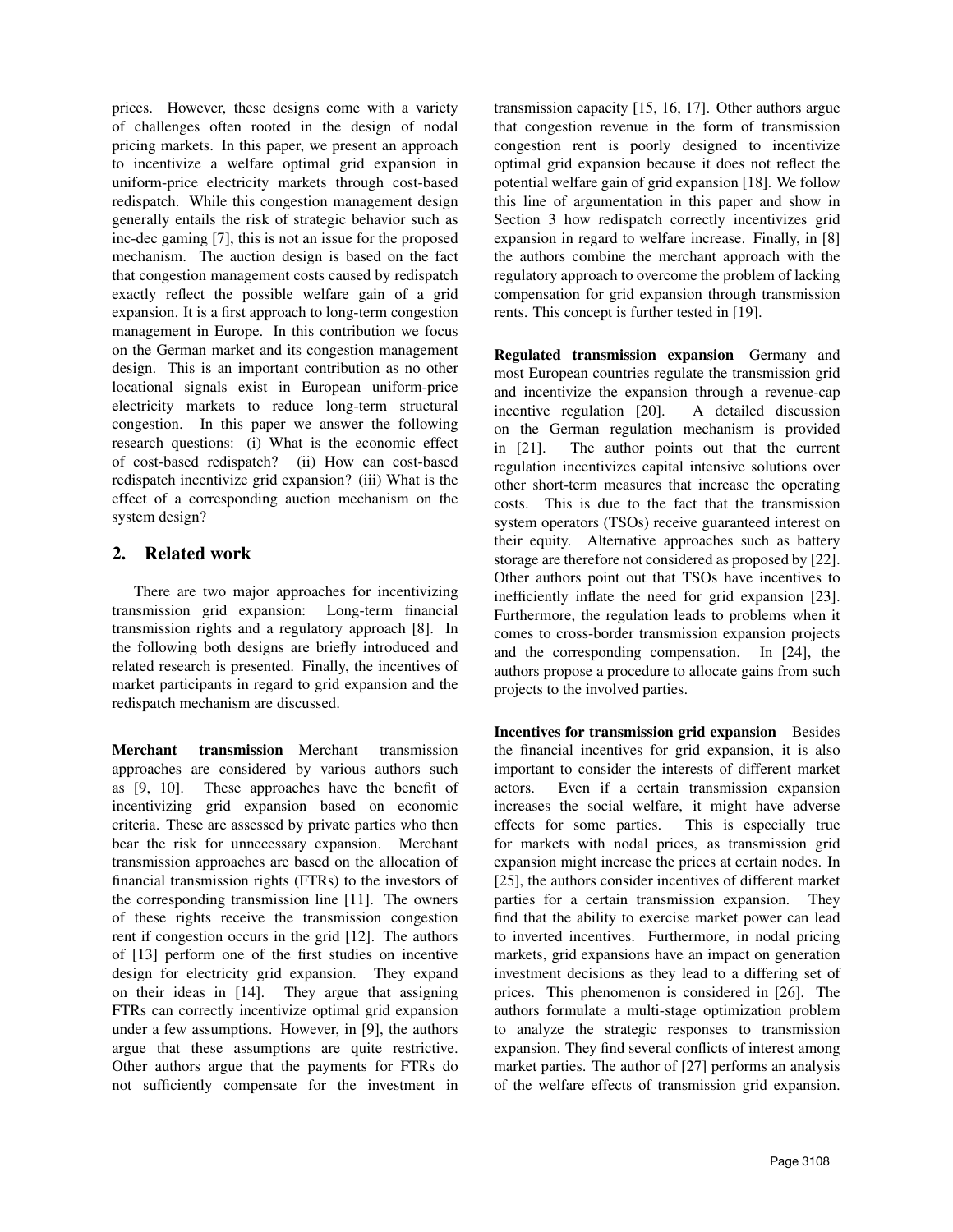Among other results, the author points out that a strict unbundling of generation and transmission grid assets is necessary. We further elaborate on this observation later in the paper.

Redispatch Redispatch is the process of adjusting the schedule of producers such that the market result of a uniform-price electricity market becomes feasible with regard to the network constraints [3]. In its ideal form, the theoretical nodal pricing market result is achieved [28]. In Germany, the cost for congestion management through the redispatch mechanism have been increasing in the last few years and reached a record high of 1.4 billion in 2017 after not surpassing 100 million until 2011 [29]. They are expected to reach 4 billion by 2023 [30]. This is caused by the development of renewable generation and the nuclear phase-out [31]. The redispatch mechanism in Germany is cost-based: A power plant is compensated with an amount that is calculated based on a fixed procedure [32] that should represent the operating and market opportunity costs of the power plant. However, the European Commission recently instructed all member states to employ a market-based redispatch mechanism [33]. This is highly debated [34] as such a design might allow for similar strategic behavior as the inc-dec gaming in the Californian market [7].

## 3. Cost-based redispatch

The cost-based redispatch mechanism pays a compensation to power plants that are asked to increase their generation based on their production costs. Power plants in a generation pocket that need to decrease their generation on the other hand, are required to reimburse the TSOs with their marginal cost of generation. Note that they are not required to pay back the uniform market clearing price they received. The difference is socialized and being paid through grid tariffs by the consumers. This means that the producer surplus that is lost due to grid constraints is being covered by consumers. The cost of increasing generation in load pockets is also covered by consumers [3]. The economic consequences are depicted in Fig. 1. The increasing line represents the marginal generation costs at a certain node. The decreasing line represents the saved marginal generation costs through supply from the transmission grid. If there is no congestion, the market clearing price is represented by the intersection of the two curves. The dashed line shows the level of the market clearing price. Congestion is represented by the vertical line. The quantity to the left of the line on the x-axis is the supply from the grid. The

quantity between the vertical line and the equilibrium point represents the necessary redispatch. The resulting triangle is the potential welfare gain of a grid expansion. In theory, the potential additional consumer surplus is the area in the triangle above the dashed line and the additional producer surplus the area below the dashed line. However, as stated, the entire costs are borne by the consumers and a grid expansion therefore only affects the consumer surplus. It is important to note that the redispatch cost exactly represents the welfare gain of a non-congested transmission system compared to the status quo. The checkered area below the marginal production cost curve is the amount that generators need to reimburse to the TSOs as this represents the saved operating costs. The entire grey area is the cost for the increased redispatch generation.

The mechanism can be formulated as a two stage optimization problem. First, the market is cleared uniformly. This means that the production cost is minimized without consideration of the transmission grid constraints. For simplicity we ignore ramping constraints and idle times, which are common assumptions [23, 35]. The optimization problem is given in Equ. 1. It considers generation constraints and the balance constraint between generation and demand over all buses and generators.

$$
\min \quad \sum_{t=1}^{T} \sum_{i=1}^{N_b} \sum_{j=1}^{J} p_{i,j} \cdot q_{i,j,t} \tag{1a}
$$

s.t. 
$$
\sum_{i=1}^{N_b} \sum_{j=1}^{J} q_{i,j,t} = \sum_{i=1}^{N_b} d_{i,t}, \forall t \in T
$$
 (1b)

$$
q_{i,j,t} \le c_{i,j,t}, \forall i \in N_b, \forall j \in J, \forall t \in T \quad (1c)
$$

$$
q_{(i,j,t)} \ge 0, \forall i \in N_b, \forall j \in J, \forall t \in T \qquad (1d)
$$

 $p_{i,j}$  Marginal cost of unit j at node i

$$
q_{i,j,t}
$$
 Generation at node *i* of unit *j* at time *t*

- $c_{i,j,t}$  Capacity of production unit j at node i  $(at time t for renewables)$
- $d_{i,t}$  Demand at node i at time t

 $N_b$  Number of buses (nodes)

In the second stage after the market clearing, the market result is adjusted to ensure a physically feasible solution. Therefore, the transmission constraints are included as shown in Equ. 2 and redispatch is performed. The formulation is based on a direct current approximation and ignores losses [36]. In the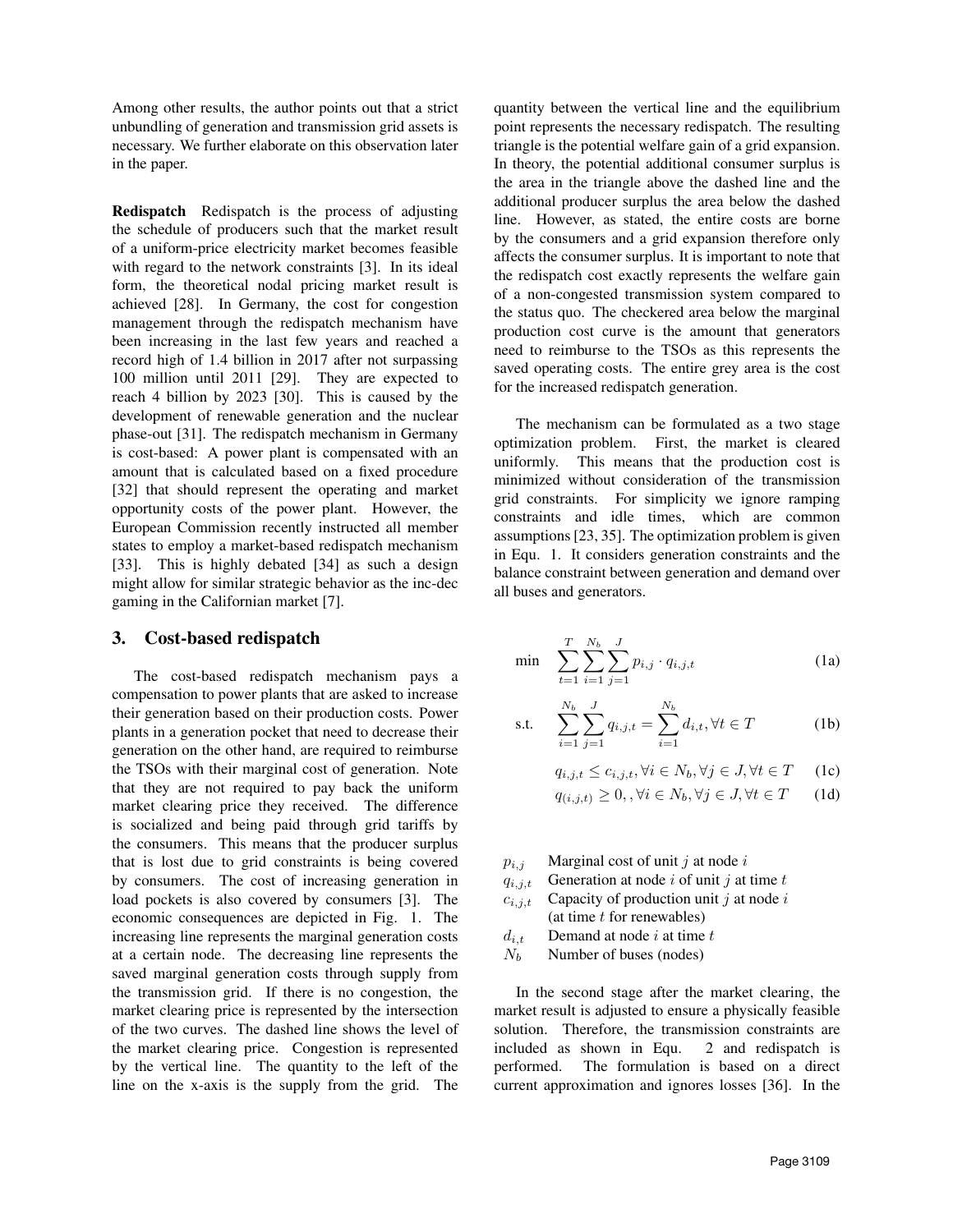

Figure 1. Economics of cost-based redispatch

objective function the marginal cost of production that is reimbursed to the TSOs is subtracted from the cost of increasing generation. The sum of redispatch needs to equal zero and the capacity constraints need to be respected after the redispatch. We use this formulation in the following section to describe the expansion policy.

$$
\min \qquad \sum_{t=1}^{T} \sum_{i=1}^{N_b} \sum_{j=1}^{J} p_{i,j} \cdot q_{i,j,t}^{\Delta}
$$
\n
$$
\text{s.t.} \qquad \sum_{i=1}^{N_b} \sum_{j=1}^{J} q_{i,j,t}^{\Delta} = 0, \forall t \in T
$$
\n
$$
q_{i,j,t} + q_{i,j,t}^{\Delta} \le c_{i,j,t}, \forall i \in N_b, \forall j \in J, \forall t \in T
$$
\n
$$
q_{(i,j,t)} + q_{i,j,t}^{\Delta} \ge 0, \forall i \in N_b, \forall j \in J, \forall t \in T
$$
\n
$$
|\sum_{i=1}^{N_b-1} H_{(l,i)} \cdot (\sum_{j=1}^{J} (q_{i,j,t} + q_{i,j,t}^{\Delta}) - d_{i,t}))|
$$
\n
$$
\le \tau_l, \forall t \in T, \forall l \in N_l \qquad (2)
$$

 $q_i^{\Delta}$  $q_{i,j,t}^{\Delta}$  Redispatch at node *i* of unit *j* at time *t* <br>*H* Matrix of power distribution factors Matrix of power distribution factors  $\tau_l$  Transmission capacity of line l  $N_l$  Number of lines

## 4. Transmission grid expansion mechanism

The economic characteristics of the cost-based redispatch make it a well designed indicator for the economic value of grid expansions. While it has other weaknesses, it reflects the possible welfare gain of additional grid capacity. Based on this design we propose a mechanism that incentivizes a welfare optimal grid expansion. The proposed mechanism operates in three stages: The discovery stage, the auction stage and the compensation stage. All stages are described in the following.

Discovery First, a new transmission expansion project needs to be identified. This is not necessarily the role of the regulator. In the proposed mechanism, any investor has an incentive of proposing a transmission expansion project that she considers beneficial from a social welfare perspective. This project is proposed to the regulator. Several projects might be proposed to the regulator at the same time. It is important to establish a decision rule for the regulator to prioritize projects because they might affect each other and one project might not be profitable anymore if another one is realized first. An approach to prioritize grid expansion projects is proposed in [37]. Once the regulator has chosen the next project, it is made public. Any interested party can evaluate the project and later participate in the auction stage. At this point, it is important that the regulator defines the generation portfolio that is later considered in the compensation stage.

Auction Once the project is evaluated and the assumed generation portfolio is established, investors can bid on the project. Their bid consists of the time period, during which they want to receive the reduction in redispatch costs (and thus the welfare gain) that is achieved through the proposed transmission expansion project. The mechanism is implemented as a Vickrey auction to ensure incentive compatibility. This auction is similar to tendering auctions such as mobile frequencies and can learn from the experiences in these processes [38]. The investor who bids the shortest compensation period wins the auction and receives the compensation for the time period bid by the runner up investor.

Compensation Finally, once the project is developed, the investors are compensated. In each market clearing period, the need for redispatch is calculated following a transparent and previously introduced process. This is done using the former grid topology and the grid topology including the expanded lines. The difference in redispatch costs is paid to the investors. As grid expansion may have a negative effect on the overall grid capacity, this amount can be negative, in which case the investors pay to the TSOs. The redispatch costs are calculated using the assumed generation portfolio that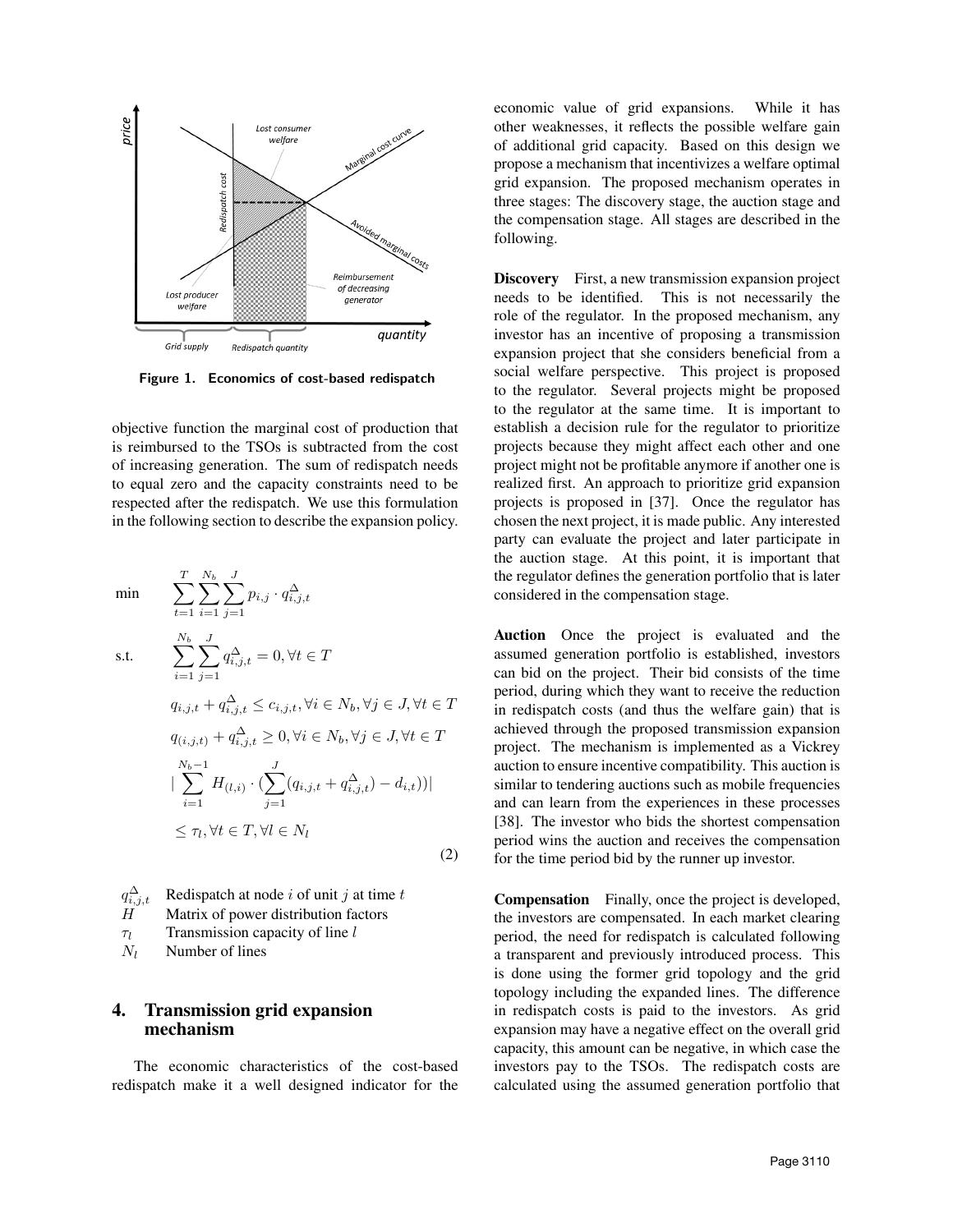the regulator announced in the *Discovery* and any new generation capacity addition. The importance of this step is further discussed in Section 6. The payments to investors are socialized to the consumers who would have had to pay redispatch costs in the same amount if the grid expansion project had not been realized.

#### 4.1. Mechanism characteristics

The cost-based redispatch mechanism itself has certain flaws. For example, it causes additional cost and it only discovers the welfare optimal economic dispatch if TSOs optimize their grids correctly. Additionally, it offers the possibility of gaming the market through a variation of the inc-dec gaming [32]. However, with regards to incentivizing grid expansion it has favorable properties which are discussed in the following.

1. Consumers do not pay more than without the mechanism.

Without the mechanism it would be necessary to use redispatch to ensure a balanced transmission system. These costs would be covered by the consumers. Therefore, payments for an addition to the network do not create additional costs for consumers. However, once the compensation period is over, the consumers benefit from reduced congestion management costs. Therefore, the approach can be characterized as a form of a *split the savings* strategy that has already been formulated in [39] for electricity pool markets.

2. Incentives of stakeholders are aligned.

As the congestion management costs are socialized, the consumers are equally interested in a welfare increasing expansion of the transmission system. Therefore, it is easier to allocate costs, as rules like *the beneficiary pays* that is formulated in FERC order No. 1000 are not necessary. This does of course not address the "not-in-my-backyard phenomenon" [6] but from a financial viewpoint all consumers are on the same side. The expansion has no impact on the wholesale electricity price for consumers. Furthermore, as the wholesale market is not impacted by transmission grid expansions, the generators should be agnostic to grid expansion.

3. The compensation covers the investment.

As the transmission expansions are compensated by the welfare gain they create, the compensation covers the investment. If this is not the case, then the investment is inefficient to begin with. It is of course possible that an investor wrongly anticipates

future generation and load patterns. However, in an ideal world with perfect foresight, the mechanism leads to a a welfare optimal grid expansion.

4. The risk of inefficient expansion is borne by investors.

This advantage is related to the previous discussion. It is still possible that the grid is expanded inefficiently if an investor makes mistakes in her forecasts of future generation and consumption patterns. While under the regulatory approach this risk is borne by the consumers who compensate TSOs for any grid expansion regardless of its efficiency, it is now transferred to private investors who act on the (un)certainty of their own forecasts.

5. The market finds the welfare optimal solution by itself.

Finally, the mechanism does not require regulatory oversight of the grid expansion and development. The market actors have incentives of proposing welfare efficient projects. There are no mixed incentives as a degradation of the grid causes payback to the TSOs. The approach therefore allows for a liberalization of the transmission grid expansion market.

## 4.2. Investment optimization

An investor needs to consider the future generation and consumption patterns in order to determine an optimal grid expansion with regard to the possible payback. She therefore needs to solve the uniform market clearing problem followed by optimizing the grid expansion considering expansion and redispatch costs. It is important to note that transmission lines often need to be expanded in joint projects rather than line by line. An individual expansion of a line might only move congestion from one line to the next which does not necessarily decrease congestion costs but might even increase them if more expensive power plants are needed to cure the new congestion. The optimization problem is given in Equ. 3. It is an extension of the redispatch mechanism given in Equ. 2. In its given formulation, line capacity can both be expanded or newly developed.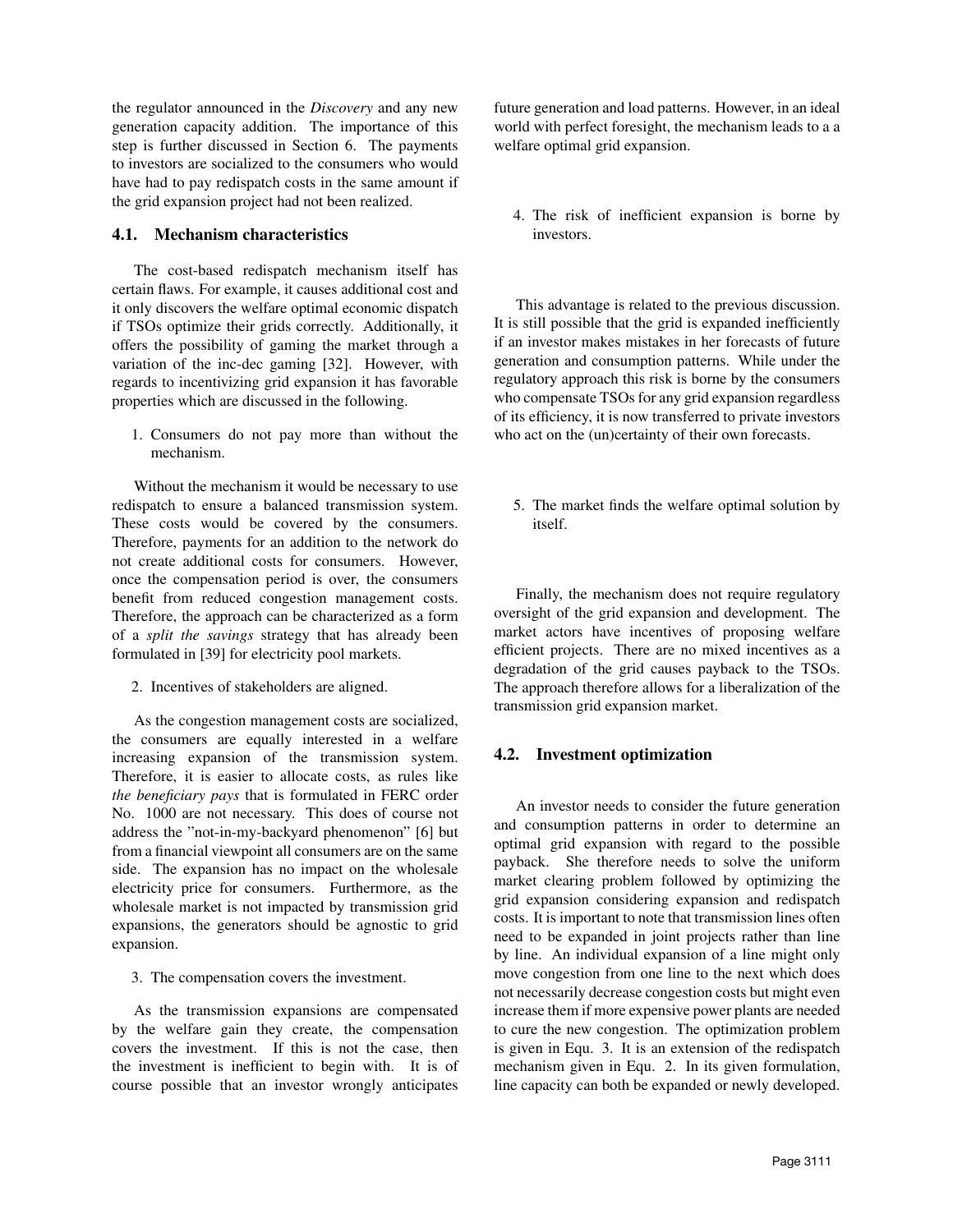min 
$$
\sum_{t=1}^{T} \sum_{i=1}^{N_b} \sum_{j=1}^{J} p_{i,j} \cdot q_{i,j,t}^{\Delta} + \sum_{l=1}^{L} \tau_l^{exp} \cdot p_l^{exp}
$$

s.t. 
$$
\sum_{i=1}^{N_b} \sum_{j=1}^{J} q_{i,j,t}^{\Delta} = 0, \forall t \in T
$$
  
\n
$$
q_{i,j,t} + q_{i,j,t}^{\Delta} \le c_{i,j,t}, \forall i \in N_b, \forall j \in J, \forall t \in T
$$
  
\n
$$
q_{(i,j,t)} + q_{i,j,t}^{\Delta} \ge 0, \forall i \in N_b, \forall j \in J, \forall t \in T
$$
  
\n
$$
|\sum_{i=1}^{N_b-1} H_{(l,i)} \cdot (\sum_{j=1}^{J} (q_{i,j,t} + q_{i,j,t}^{\Delta}) - d_{i,t}))|
$$
  
\n
$$
\le (\tau_l + \tau_l^{exp}), \forall t \in T, \forall l \in N_l
$$
\n(3)

τ exp Expansion of line  $l$ p  $\overset{\circ}{exp}$ Cost of expansion of line  $l$  per MW and period

#### 5. Analytical example and case study

Consider the system given in Fig. 2. The cheaper production is located at node A with marginal cost of production  $mc_i$  and the generation  $q_i$ . The load  $l_i$  is higher at note B with  $i \in \{A, B\}$ . Using nodal pricing, the price at node A  $p_A$  is 9 \$/MWh and  $p_B$  is 12 \$/MWh. This results in total payments of the consumers of 165 \$, a producer surplus of 76.5 \$ and a congestion rent of 12 \$. Note that an expansion of the line to a capacity  $t_{AB}$  to 5 MW would not be in the interest of the holder of financial transmission rights for that line because it would eliminate the congestion and therefore the congestion rent. Now, we consider a uniform-price market with cost-based redispatch. The market clears without consideration of the transmission constraint. Therefore, the market clears at  $p_A = p_B = 10$  \$/MWh,  $q_A = 10$  MWh and  $q_B = 5$  MWh. This schedule is not feasible as the necessary transmission from node A to B is 5 MW, which exceeds the line capacity. Therefore, the generation at node A is reduced by 1 MW and the generation at node B is increased by 1 MW. At node A the generator reimburses the system operator for the avoided cost of production of 9.5 \$. The generator at node B receives 11 \$ for the increase in generation. Therefore, the cost for redispatch is 1.5 \$. Now, we assume an investor that is willing to expand the line and that the parameters of the system never change. The costs of expanding the line capacity by 1 MW is  $c_{AB}$ per considered period. In practice that period can be an hour or 15 minutes, depending on how often the market



Figure 2. Two-node transmission system

is cleared and redispatch is performed. However, given the assumptions of power and energy in this example it is by hour. Therefore, if  $c_{AB} > 1.5$  \$ it is not reasonable to expand the line. In that case the cost of line expansion would exceed its benefit and the investor would not consider it. Note, that the interest of the investor and the system welfare considerations are aligned: If congestion is avoided in the system, the consumers pay a total of 150 \$, the producer surplus is reduced by 1.5 \$ and the transmission rent of 12 \$ is avoided. Therefore, the total welfare increase of an uncongested system is 1.5 \$. This way, the correct market signals are sent to the investor and welfare optimal transmission expansion is performed.

#### 5.1. Simulative evaluation

In order to assess the effects of the mechanism, it is evaluated using an abstracted version of the German electricity transmission grid. To do so, Germany is divided into a zonal model with 5 bidding zones. The setup is given in Fig. 3. It loosely corresponds to the regions of the four German TSOs. Only the central TSO TenneT is divided into two zones to account for the North-South division of the German electricity system: Lignite and wind generation is mostly located in the North and North-East while most consumption occurs in the South. The transmission capacity is based on the static grid models of the TSOs TenneT [40], Amprion [41], TransnetBW [42] and 50Hertz [43]. In the following simulation each zone corresponds to one node. This way we can optimize the load flow as if we had a full network model. We use empirical data for renewable generation and load from [44]. The conventional generation capacity is based on the capacity reported by the German regulator [45]. The technology specific marginal costs of generation are based on [46]. We assume a static optimization. That means that the investor does not foresee the development of generation and demand patterns but always optimizes the generation expansion based on the current patterns. This is done here to illustrate the effects of the mechanism. We only consider line reinforcement and no construction of additional lines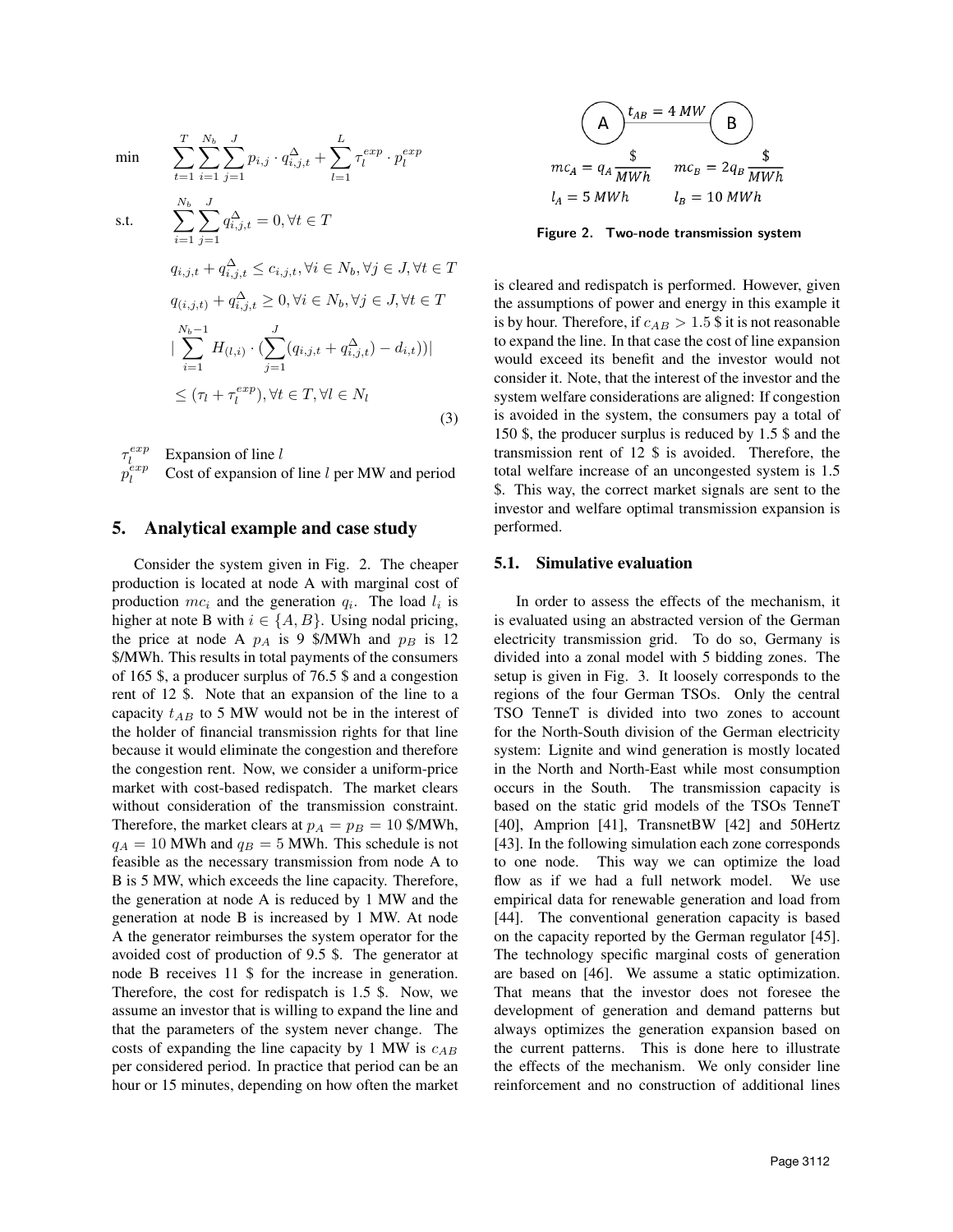

Figure 3. Zonal model of German transmission grid

as this easily becomes a very complex problem [2]. A similar approach is used in [47]. The authors only allow for one additional line along the North-South division in Germany. Such a line is already included in our model and therefore does not need to be considered explicitly. We assume all lines to be of equal length and only distinguish between different line capacities. Similarly, [23] only consider line length between zone centers in a zonal representation of the German system. We base the cost per MW of capacity on the HVDC project SuedOstLink. This model calculation serves as an illustration of the mechanism. In future research we will include more detailed transmission network data for the German system including a forecast of the development of spatial and temporal generation and consumption patterns.

Static results The simulation results for the year 2016 are given in Table 1. The numbers show that the expansion using the redispatch incentive mechanism leads to the same welfare optimal expansion as under a nodal pricing market design. Through this expansion, the redispatch costs are reduced from 95 million to 39 million Euro per year. It is considerable that 41% of the total redispatch in the base scenario should be managed in the short-term through congestion management rather than through grid expansion. It underlines the paradigm that the grid should not be expanded to transmit the *last kWh* [5]. However, this is incentivized through the German incentive regulation [48]. Expanding the grid such that no congestion occurs anymore increases the overall yearly costs by 700 million Euro and is by far the most expensive option. Even if reducing congestion is a priority objective over economic considerations, the reduction of redispatch to 10% of its original value

| Scenario           | Consumer<br>costs | Producer<br>surplus | Cong. rent/<br>redispatch | Grid exp.<br>(in MW) |
|--------------------|-------------------|---------------------|---------------------------|----------------------|
| Nodal pricing      | 9.453             | 4.305               | 164                       | 592                  |
| Redispatch optimal | 9.311             | 4,289               | 39                        | 592                  |
| Redispatch 90%     | 9,331             | 4.289               | 9                         | 1,401                |
| No congestion      | 10,035            | 4,289               | 0                         | 12,806               |
| No expansion       | 9,329             | 4,289               | 95                        | $\theta$             |





Figure 4. Congestion management costs over the course of 2016

is only 21 million Euro more expensive per year than the optimal solution. Note that both options are not economically reasonable and would not be undertaken by an investor under the proposed auction mechanism. Furthermore, the results show that generators should be agnostic to line expansions as their producer surplus does not change in a market with uniform-price design. In Fig. 4 the need for redispatch in the course of 2016 is displayed in a 15-minute resolution. It shows that the need for redispatch is especially high during the winter month which corresponds to the actual redispatch quantities in Germany. It can also be seen that high spikes of redispatch persist even with the grid expansion. This is caused by the intermittency of renewable generation that makes it even more important to consider short-term congestion management as a viable alternative to long-term grid expansion.

Sequential evaluation In order to assess the effects of an evaluation over multiple years, the mechanism is applied to the years 2016 to 2018. Additionally, the year 2018 is considered a second time as another data point with a finalized nuclear phase-out that will be completed in Germany in 2022. As most of the still operational nuclear power units are situated in the South, this further increases the imbalance between the North and the South [49]. Each year is again statically considered and the payments for an expansion based on that year are calculated in the next meaning that an instantaneous project realization is assumed. The approach allows a perspective on the load and generation uncertainty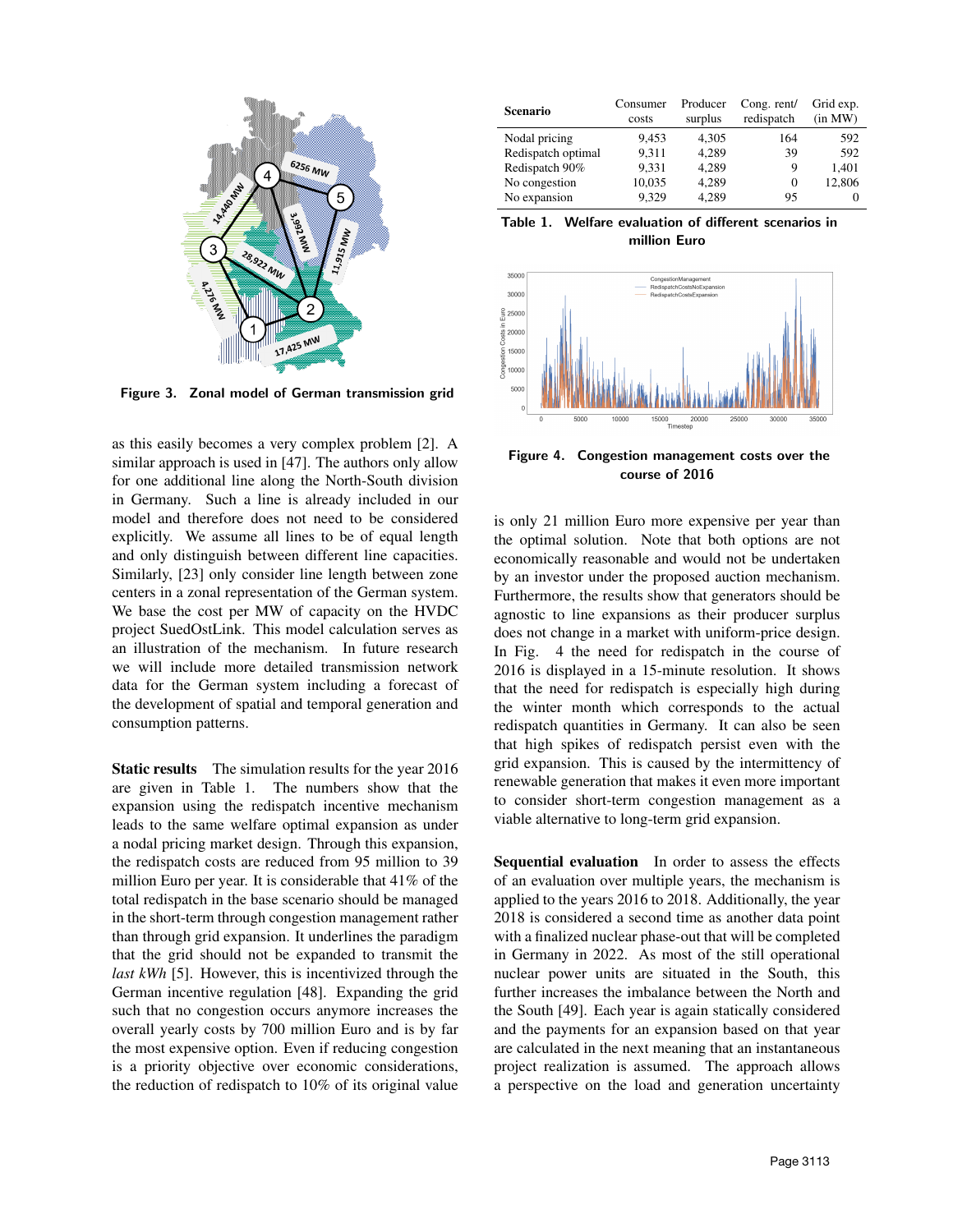| Year            | Red.  | Red. costs | Opt. exp. | Payment   |
|-----------------|-------|------------|-----------|-----------|
|                 | costs | $w/o$ exp. | (MW)      | investors |
| 2016            | 95    | 95         | 592       | $_{0}$    |
| 2017            | 136   | 187        | 909       | 52        |
| 2018            | 126   | 271        | 858       | 145       |
| 2018 (w/o Nuc.) | 76    | 317        | 429       | 241       |

Table 2. Grid development and associated costs in million Euro over four year period

over several years: The expansion is always realized ex-post based on the trend in the respective year and the compensation is then evaluated on the following year. Therefore, the uncertain infeed of intermittent renewable capacity and load can have an impact on the investor's revenue. It can be seen that even though this is a naïve strategy, it yields positive profits. This shows that the agglomeration of cheap generation capacity in the North is continuing. The shown expanded capacity is always a reinforcement of the line between TenneT North zone 4 and TenneT South zone 2. No other lines need expansion. In every year, the reinforcement of that line is increased. It can be seen from the last column that the theoretical redispatch in the last year is reduced by roughly 75% through the mechanism which is equivalent to 241 million Euro. This amount is reimbursed to the investor.

Overall, we find that the mechanism incentivizes a grid expansion that is welfare optimal and that takes into account that certain congestion management should occur through other measures than grid expansion. This leaves avenues for further research which are discussed in the following section along with practical considerations for the mechanism.

## 6. Discussion

The proposed mechanism has a few drawbacks that need to be considered.

Redispatch procedure First, the redispatch procedure needs to be clearly defined and all associated calculations need to be agreed upon before the auction begins. This includes the calculation of the virtual marginal cost of production of redispatched units and the exact optimization problem formulation of the redispatch selection procedure. The calculation of marginal costs of production needs to include a possible extension to newly constructed units. It needs to be considered how temporary unavailability is treated as well. These aspects are essential and need to be carefully designed as they form the basis for the optimal grid expansion.

Forecasts and risk Transmission lines are written off over 40 years [23]. Even if this would no longer be the case under the proposed auction mechanism as investors only need to consider their bid time horizon, the amortization period might still be long. Investment decisions for such a time horizon need to be carefully considered and involve a lot of uncertainty. It is unclear how this uncertainty impacts the decisions for grid expansion. If it is prohibitively high, then necessary grid expansions are not considered or only few investors participate in the bidding. This would decrease the efficiency of the mechanism. However, it is debatable whether the public should finance such projects if private investors consider the related risk as too high. Furthermore, if forecasts are far off, the mechanism would result in an inefficient grid expansion that would increase public opposition against any transmission grid expansion projects and damage the efficiency of the approach in the long run.

Competition One central element of efficient markets and auctions is competition [38]. Therefore, it is important to attract sufficient competitors for each project. The actors and investors for such expansion projects are currently unknown as such projects have not yet been tendered. It is however not difficult to test the design for a few smaller projects before deploying it for all grid expansions. This would help to judge the landscape of potential participants.

Unbundling For the mechanism to work it is important to ensure a strict unbundling between generation and transmission. This should be the case in most countries but needs to be strictly overseen [50]. A generation company could otherwise give notice to a certain investor of a planned expansion of regional cheap electricity generation capacity that could potentially change the nature of congestion. An investor could now act on this knowledge and propose an according grid expansion that would not be profitable without the generation expansion. The investor would therefore have an unfair competitive advantage. Furthermore, generation companies could bid into the market in a way to increase the virtual redispatch on a newly constructed line to increase the revenue of the investor. Such strategic considerations are to be avoided through a rigorous regulation on collusive behavior.

Decommissioning power plants Finally, one important aspect is the change in virtual redispatch costs if certain power plants are decommissioned. The virtual redispatch that would occur without newly constructed lines. Usually, the regulator in Germany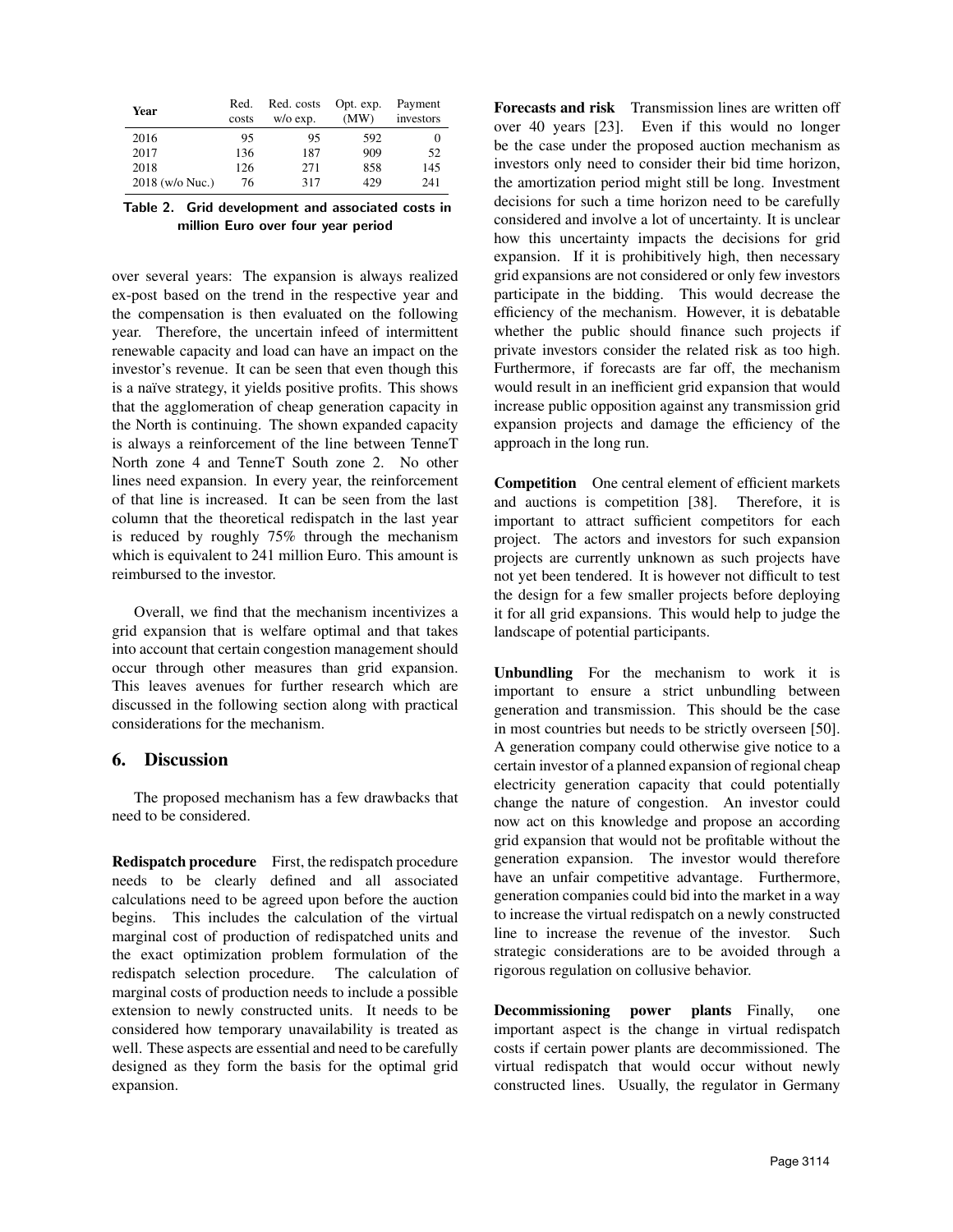would prevent generators from decommissioning if the power plant is important for the system stability. However, due to new transmission capacity, a power plant could no longer be needed. If such a power plant is shut down, it is possible that virtual redispatch could no longer be performed because no other regional generation capacity exists or the costs could become prohibitively high. Therefore, the regulator needs to establish a base case of available generation capacity when a project is auctioned off. This generation capacity is then later assumed to be available even if specific plants are decommissioned. However, new generation technology is to be included in the calculation of redispatch.

#### 7. Conclusion

In this paper we propose an auction mechanism that incentivizes transmission grid expansion based on cost-based redispatch that is used in many European countries with a uniform-price electricity market to achieve feasible results with regard to grid constraints. We provide an economic description of the cost-based redispatch mechanism and show that the redispatch costs correspond to the welfare gain of a line expansion. Furthermore, we describe how this mechanism aligns financial interests of stakeholders in the electricity sector. We then provide an analytical illustrative example and then apply the mechanism to an abstracted zonal version of the German transmission grid. The evaluation shows that the mechanism leads to the same welfare optimal grid expansion as nodal pricing. This is due to the fact that the two optimization problems aim to find the same solution. Furthermore, it is shown that the optimal solution is considerably cheaper than an expansion to transmit the last generated kWh. Additionally, the results show that generators are theoretically agnostic to a grid expansion. The mechanism is then applied over a four year period to illustrate its dynamics. We find that the development of generation and consumption patterns in Germany point in the same direction over the years such that a static optimization on individual years would currently be profitable for an investor. Finally, possible limitations of the proposed auction mechanism are discussed and addressed. With that we answer the considered research questions: (i) Cost-based redispatch exactly represents the possible welfare gain of expanding the transmission system to a state without congestion. (ii) Using this characteristic, transmission expansion can be incentivized through redispatch costs because a transmission line is beneficial if and only if it reduces redispatch costs beyond the investment costs for its

construction. (iii) Therefore, an auction mechanism that pays compensation based on reduced redispatch costs leads to a welfare optimal grid expansion.

The objective of this paper is the introduction and illustration of the auction mechanism for the expansion of transmission capacity. The application to the zonal version of the German transmission grid limits the generalizability of the results to the entire transmission system. Furthermore, rather than considering static choices, a projection of the expansion of regional generation capacity should be considered. Finally, the mechanism should be experimentally evaluated to be able to judge the behavior of participants. These extensions will be addressed in future research.

#### References

- [1] S. Stoft, "Power system economics," *Journal of Energy Literature*, vol. 8, pp. 94–99, 2002.
- [2] M. Weibelzahl, "Nodal, zonal, or uniform electricity pricing: how to deal with network congestion," *Frontiers in Energy*, vol. 11, no. 2, pp. 210–232, 2017.
- [3] A. Nüßler, *Congestion and redispatch in Germany. A model-based analysis of the development of redispatch*. PhD thesis, Universität zu Köln, 2012.
- [4] L. Hirth and S. Glismann, "Congestion management: From physics to regulatory instruments," 2018.
- [5] S. Stoft and F. Lévêque, "Competitive electricity markets and sustainability," *Competitive Electricity Markets and Sustainability*, 2006.
- [6] P. Devine-Wright, "Explaining NIMBY objections to a power line: The role of personal, place attachment and project-related factors," *Environment and behavior*, vol. 45, no. 6, pp. 761–781, 2013.
- [7] Z. Alaywan, T. Wu, and A. D. Papalexopoulos, "Transitioning the California market from a zonal to a nodal framework: An operational perspective," in *IEEE PES Power Systems Conference and Exposition, 2004.* , pp. 862–867, IEEE, 2004.
- [8] W. Hogan, J. Rosellón, and I. Vogelsang, "Toward a combined merchant-regulatory mechanism for electricity transmission expansion," *Journal of regulatory Economics*, vol. 38, no. 2, pp. 113–143, 2010.
- [9] P. Joskow and J. Tirole, "Merchant transmission investment," *The Journal of industrial economics*, vol. 53, no. 2, pp. 233–264, 2005.
- [10] G. Brunekreeft, "Regulatory issues in merchant transmission investment," *Utilities Policy*, vol. 13, no. 2, pp. 175–186, 2005.
- [11] T. Kristiansen and J. Rosellon, "Merchant electricity transmission expansion: A European case study, *Energy*, vol. 35, no. 10, pp. 4107–4115, 2010.
- [12] W. W. Hogan, "Contract networks for electric power transmission," *Journal of regulatory economics*, vol. 4, no. 3, pp. 211–242, 1992.
- [13] J. B. Bushnell and S. E. Stoft, "Electric grid investment under a contract network regime," *Journal of Regulatory Economics*, vol. 10, no. 1, pp. 61–79, 1996.